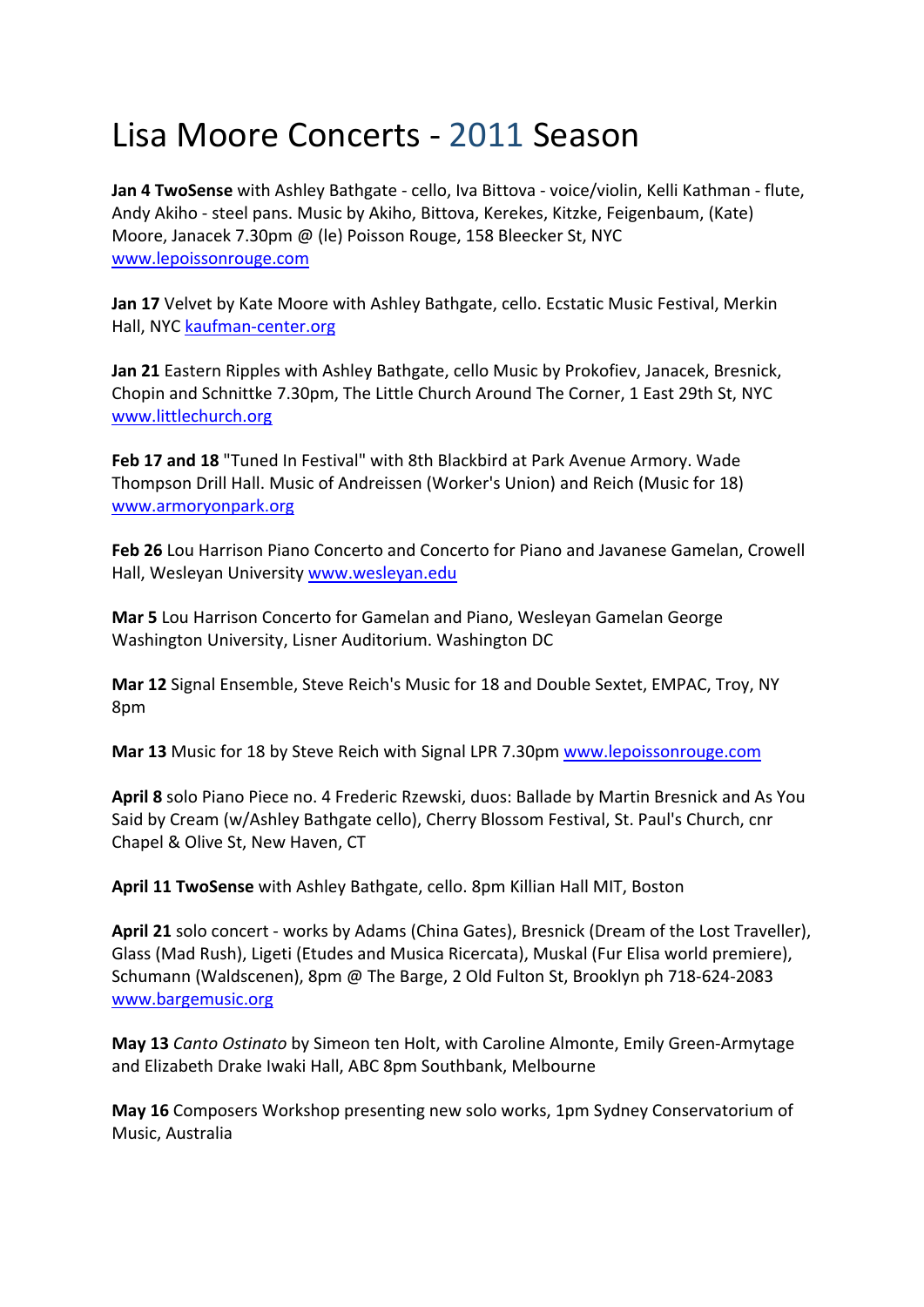**May 17‐22** Canberra International Music Festival: www.cimf.org.au

- ~ **May 21** music by Steve Reich (Desert Music) 8.15pm @ Fitters Workshop
- ~ **May 22** solo music by Adams (China Gates), Riley (Rainbow in Curved Air), plus Kats‐Chernin (Burley Griffin Blues) 11am on Mt Ainslie
- ~ **May 22** works by Steve Reich (Music for 18) with Drumatix, @ Fitters Workshop 4pm

**May 25** solos by Andres, Bresnick, Rzewski in Keys to the Future Festival, Abrons Arts Center, NYC (66 Grand St., at Pitt St.) www.keystothefuture.org

**Jun 11** TwoSense with Ashley Bathgate cello SaratogaArtsFest, Zankel Music Center, Skidmore College, Saratoga NY www.saratogaartsfest.org

**Jun 14‐25** Norfolk Festival Contemporary Music Workshop. Concerts June 24/25 including Charles Ives Three Page Sonata, Pieces for Violin and Piano, Unanswered Question. The Music Shed, Norfolk CT. www.yale.edu/norfolk

**Jun 16** Martin Bresnick ‐ My Twentieth Century, Ransom Wilson conductor, 8pm @ Galapagos, 16 Main St, Brooklyn www.galapagosartspace.com

**Jul 6‐12** solo: For The Sexes: The Gates of Paradise by Martin Bresnick @ Sundance Institute Utah www.sundance.org/programs/film‐music

**Sep 11** Mad Rush solo by Phillip Glass, Etudes by Don Byron, 1pm, "Music After" 9.11.11 a marathon concert @ the Joyce Soho Theatre, 155 Mercer Street NYC www.joyce.org/joycesoho/ and www.musicafter.com

**Sep 29 TwoSense**: Gyorgy Ligeti Horn Trio, Martin Bresnick Piano Trio, Sam Adams Piano Trio (world premiere), Leos Janacek Pohadka w/Ashley Bathgate cello, Karen Bentley‐Pollick violin, Courtney Orlando, violin, and Nathan Koci, French horn @ The Barge, Brooklyn www.bargemusic.org

**Oct 18 ExhAust** debut concert, new music made and played by Australians: Kate Moore, Fiona Fraser, Nadje Noordhuis, Julian Day, Michael Sollis, Tim Hansen and William Gardiner, 8pm, *Galapagos Art Space*, 16 Main St, Dumbo, Brooklyn ph 718 222 8500 www.galapagosartspace.com and exhaustmusic.wordpress.com/

**Oct 22** Official commercial release of two new solo EPS! *Lightning Slingers and Dead Ringers*, music by Annie Gosfield (Cantaloupe label) and *Caprichos Enfaticos* with So Percussion, music by Martin Bresnick www.cantaloupemusic.com

**Nov 7** solo concert: music by Bresnick, Rzewski, Ives, Gosfield, Kitzke ‐ Festival of New American Music @ Sacramento State, Sacramento, CA www.csus.edu/music/fenam

**Nov 16** solo double‐EP Cantaloupe release concert with guests So Percussion. Music by Martin Bresnick (Caprichos Enfaticos and Willie's Way) and Annie Gosfield (Lightning Slingers and Dead Ringers and Brooklyn October 5, 1951) @ Roulette Brooklyn, 8pm 509 Atlantic Ave, Brooklyn, NY 11217, 917 267‐0363 www.roulette.org and www.cantaloupemusic.com